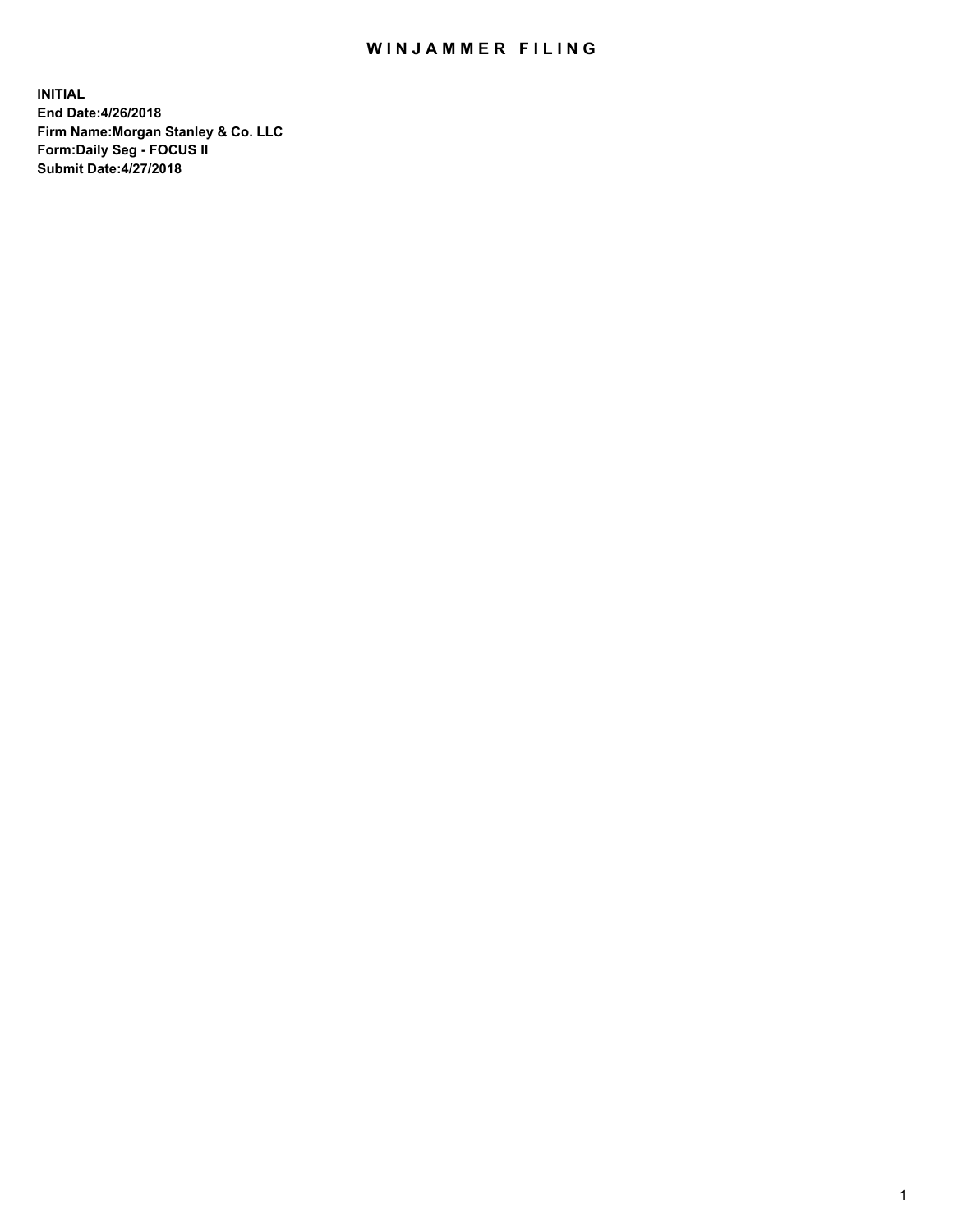### **INITIAL End Date:4/26/2018 Firm Name:Morgan Stanley & Co. LLC Form:Daily Seg - FOCUS II Submit Date:4/27/2018 Daily Segregation - Cover Page**

| Name of Company<br><b>Contact Name</b><br><b>Contact Phone Number</b><br><b>Contact Email Address</b>                                                                                                                                                                                                                         | Morgan Stanley & Co. LLC<br>Ikram Shah<br>212-276-0963<br>lkram.shah@morganstanley.com |
|-------------------------------------------------------------------------------------------------------------------------------------------------------------------------------------------------------------------------------------------------------------------------------------------------------------------------------|----------------------------------------------------------------------------------------|
| FCM's Customer Segregated Funds Residual Interest Target (choose one):<br>a. Minimum dollar amount: ; or<br>b. Minimum percentage of customer segregated funds required:%; or<br>c. Dollar amount range between: and; or<br>d. Percentage range of customer segregated funds required between:% and%.                         | 331,000,000<br>0 <sub>0</sub><br>00                                                    |
| FCM's Customer Secured Amount Funds Residual Interest Target (choose one):<br>a. Minimum dollar amount: ; or<br>b. Minimum percentage of customer secured funds required:%; or<br>c. Dollar amount range between: and; or<br>d. Percentage range of customer secured funds required between:% and%.                           | 140,000,000<br>0 <sub>0</sub><br>0 <sub>0</sub>                                        |
| FCM's Cleared Swaps Customer Collateral Residual Interest Target (choose one):<br>a. Minimum dollar amount: ; or<br>b. Minimum percentage of cleared swaps customer collateral required:%; or<br>c. Dollar amount range between: and; or<br>d. Percentage range of cleared swaps customer collateral required between:% and%. | 92,000,000<br>0 <sub>0</sub><br><u>00</u>                                              |

Attach supporting documents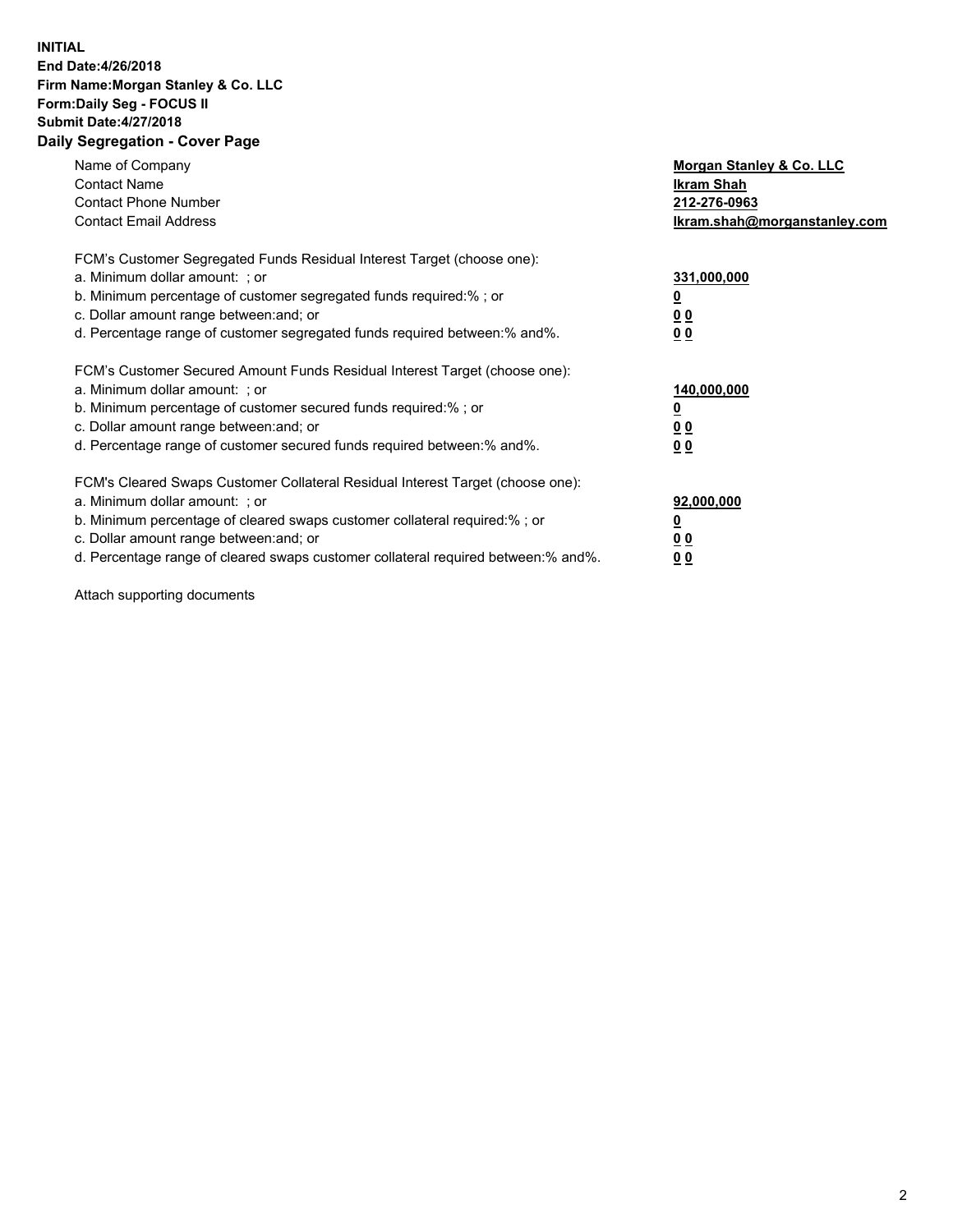# **INITIAL End Date:4/26/2018 Firm Name:Morgan Stanley & Co. LLC Form:Daily Seg - FOCUS II Submit Date:4/27/2018**

## **Daily Segregation - Secured Amounts**

|    | Foreign Futures and Foreign Options Secured Amounts                                         |                                   |
|----|---------------------------------------------------------------------------------------------|-----------------------------------|
|    | Amount required to be set aside pursuant to law, rule or regulation of a foreign            | $0$ [7305]                        |
|    | government or a rule of a self-regulatory organization authorized thereunder                |                                   |
| 1. | Net ledger balance - Foreign Futures and Foreign Option Trading - All Customers             |                                   |
|    | A. Cash                                                                                     | 3,177,104,729 [7315]              |
|    | B. Securities (at market)                                                                   | 2,102,191,940 [7317]              |
| 2. | Net unrealized profit (loss) in open futures contracts traded on a foreign board of trade   | 415,567,838 [7325]                |
| 3. | Exchange traded options                                                                     |                                   |
|    | a. Market value of open option contracts purchased on a foreign board of trade              | 30,004,596 [7335]                 |
|    | b. Market value of open contracts granted (sold) on a foreign board of trade                | -29,842,599 [7337]                |
| 4. | Net equity (deficit) (add lines 1.2. and 3.)                                                | 5,695,026,504 [7345]              |
| 5. | Account liquidating to a deficit and account with a debit balances - gross amount           | 28,429,294 [7351]                 |
|    | Less: amount offset by customer owned securities                                            | -27,548,899 [7352] 880,395 [7354] |
| 6. | Amount required to be set aside as the secured amount - Net Liquidating Equity              | 5,695,906,899 [7355]              |
|    | Method (add lines 4 and 5)                                                                  |                                   |
| 7. | Greater of amount required to be set aside pursuant to foreign jurisdiction (above) or line | 5,695,906,899 [7360]              |
|    | 6.                                                                                          |                                   |
|    | FUNDS DEPOSITED IN SEPARATE REGULATION 30.7 ACCOUNTS                                        |                                   |
| 1. | Cash in banks                                                                               |                                   |
|    | A. Banks located in the United States                                                       | 278,994,518 [7500]                |
|    | B. Other banks qualified under Regulation 30.7                                              | 834,778,606 [7520] 1,113,773,124  |
|    |                                                                                             | [7530]                            |
| 2. | <b>Securities</b>                                                                           |                                   |
|    | A. In safekeeping with banks located in the United States                                   | 350,254,889 [7540]                |
|    | B. In safekeeping with other banks qualified under Regulation 30.7                          | 0 [7560] 350,254,889 [7570]       |
| 3. | Equities with registered futures commission merchants                                       |                                   |
|    | A. Cash                                                                                     | 5,295,218 [7580]                  |
|    | <b>B.</b> Securities                                                                        | $0$ [7590]                        |
|    | C. Unrealized gain (loss) on open futures contracts                                         | 756,960 [7600]                    |
|    | D. Value of long option contracts                                                           | $0$ [7610]                        |
|    | E. Value of short option contracts                                                          | 0 [7615] 6,052,178 [7620]         |
| 4. | Amounts held by clearing organizations of foreign boards of trade                           |                                   |
|    | A. Cash                                                                                     | $0$ [7640]                        |
|    | <b>B.</b> Securities                                                                        | $0$ [7650]                        |
|    | C. Amount due to (from) clearing organization - daily variation                             | $0$ [7660]                        |
|    | D. Value of long option contracts                                                           | $0$ [7670]                        |
|    | E. Value of short option contracts                                                          | 0 [7675] 0 [7680]                 |
| 5. | Amounts held by members of foreign boards of trade                                          |                                   |
|    | A. Cash                                                                                     | 2,250,142,100 [7700]              |
|    | <b>B.</b> Securities                                                                        | 1,751,937,050 [7710]              |
|    | C. Unrealized gain (loss) on open futures contracts                                         | 414,810,878 [7720]                |
|    | D. Value of long option contracts                                                           | 30,004,596 [7730]                 |
|    | E. Value of short option contracts                                                          | -29,842,599 [7735] 4,417,052,025  |
|    |                                                                                             | [7740]                            |
| 6. | Amounts with other depositories designated by a foreign board of trade                      | $0$ [7760]                        |
| 7. | Segregated funds on hand                                                                    | $0$ [7765]                        |
| 8. | Total funds in separate section 30.7 accounts                                               | 5,887,132,216 [7770]              |
| 9. | Excess (deficiency) Set Aside for Secured Amount (subtract line 7 Secured Statement         | 191,225,317 [7380]                |
|    | Page 1 from Line 8)                                                                         |                                   |

- 10. Management Target Amount for Excess funds in separate section 30.7 accounts **140,000,000** [7780]
- 11. Excess (deficiency) funds in separate 30.7 accounts over (under) Management Target **51,225,317** [7785]

### **5,695,906,899** [7360]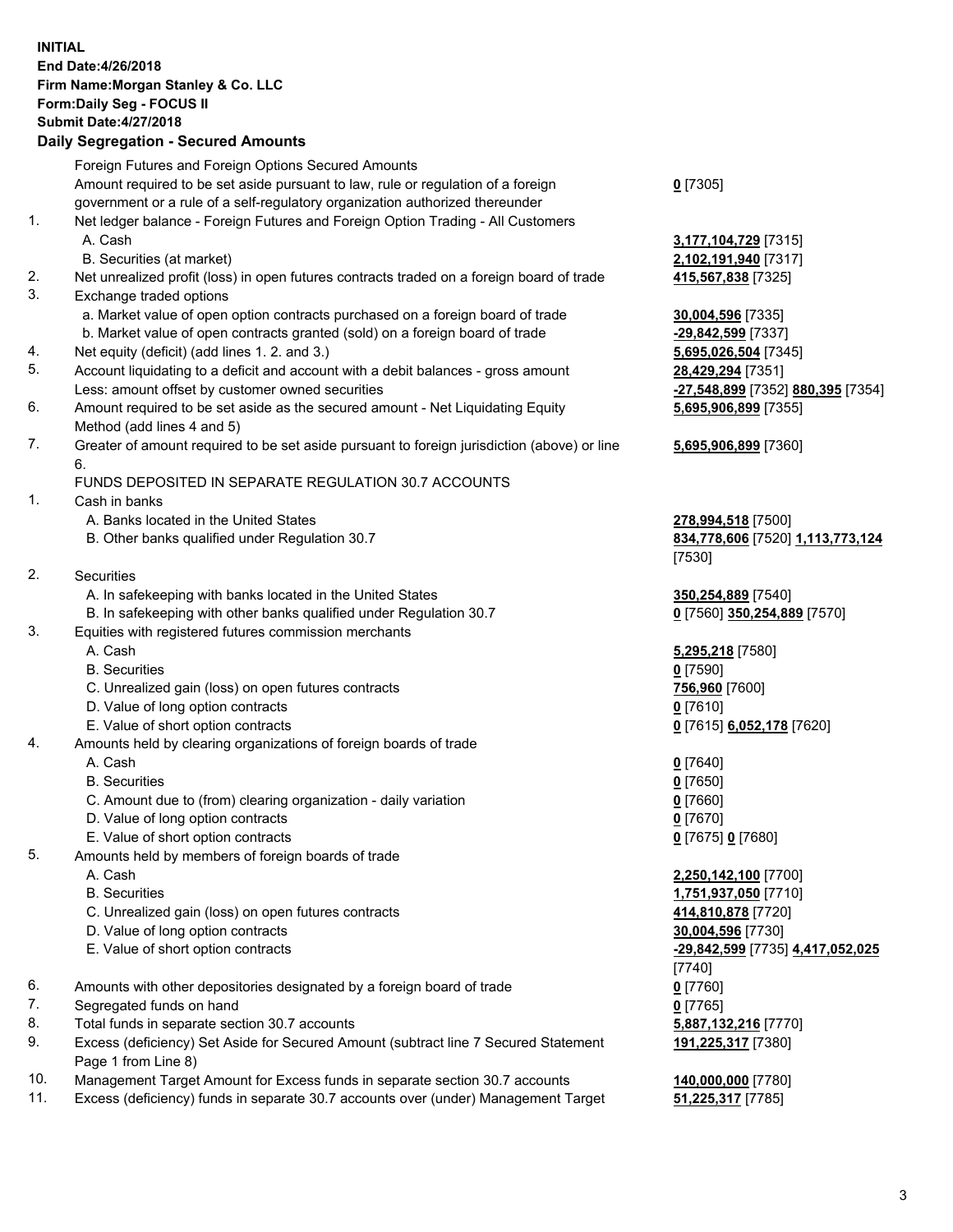**INITIAL End Date:4/26/2018 Firm Name:Morgan Stanley & Co. LLC Form:Daily Seg - FOCUS II Submit Date:4/27/2018 Daily Segregation - Segregation Statement** SEGREGATION REQUIREMENTS(Section 4d(2) of the CEAct) 1. Net ledger balance A. Cash **11,113,298,739** [7010] B. Securities (at market) **5,160,165,799** [7020] 2. Net unrealized profit (loss) in open futures contracts traded on a contract market **-149,718,860** [7030] 3. Exchange traded options A. Add market value of open option contracts purchased on a contract market **441,723,160** [7032] B. Deduct market value of open option contracts granted (sold) on a contract market **-699,521,351** [7033] 4. Net equity (deficit) (add lines 1, 2 and 3) **15,865,947,487** [7040] 5. Accounts liquidating to a deficit and accounts with debit balances - gross amount **283,374,687** [7045] Less: amount offset by customer securities **-248,860,129** [7047] **34,514,558** [7050] 6. Amount required to be segregated (add lines 4 and 5) **15,900,462,045** [7060] FUNDS IN SEGREGATED ACCOUNTS 7. Deposited in segregated funds bank accounts A. Cash **4,331,346,959** [7070] B. Securities representing investments of customers' funds (at market) **0** [7080] C. Securities held for particular customers or option customers in lieu of cash (at market) **1,231,331,605** [7090] 8. Margins on deposit with derivatives clearing organizations of contract markets A. Cash **6,812,097,205** [7100] B. Securities representing investments of customers' funds (at market) **0** [7110] C. Securities held for particular customers or option customers in lieu of cash (at market) **3,928,834,194** [7120] 9. Net settlement from (to) derivatives clearing organizations of contract markets **232,491,554** [7130] 10. Exchange traded options A. Value of open long option contracts **441,723,160** [7132] B. Value of open short option contracts **and the set of open short option contracts -699,521,351** [7133] 11. Net equities with other FCMs A. Net liquidating equity **3,857,011** [7140] B. Securities representing investments of customers' funds (at market) **0** [7160] C. Securities held for particular customers or option customers in lieu of cash (at market) **0** [7170] 12. Segregated funds on hand **0** [7150] 13. Total amount in segregation (add lines 7 through 12) **16,282,160,337** [7180] 14. Excess (deficiency) funds in segregation (subtract line 6 from line 13) **381,698,292** [7190] 15. Management Target Amount for Excess funds in segregation **331,000,000** [7194]

16. Excess (deficiency) funds in segregation over (under) Management Target Amount Excess

**50,698,292** [7198]